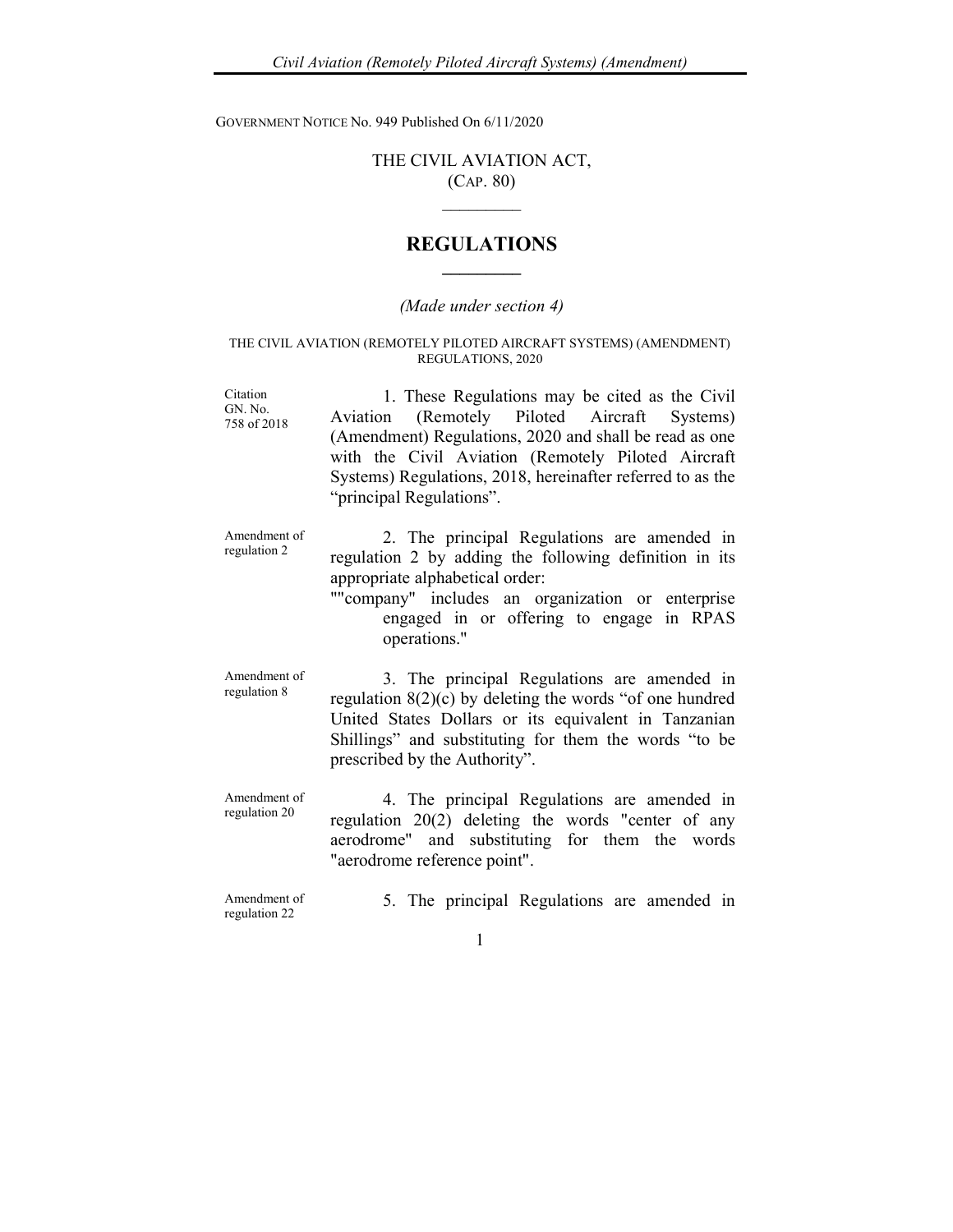GN. NO. 949 (Contd.)

regulation 22 by adding after the words " dangerous goods" the following words " without authorisation from the Authority

Amendment of regulation 46 6. The principal Regulations are amended in regulation 46(1) by deleting the phrase "or private".

Amendment of regulation 46 7. The principal Regulations are amended in regulation 46(2) by deleting the numeral "21" and substituting for them the numeral "18".

Amendment of regulation 47

 8. The principal Regulations are amended in regulation  $47(2)(c)$  by deleting the words "two hundred United States Dollars or its equivalent in Tanzanian shillings for remote pilot licence issuance" and substituting for them the words "fee as prescribed by the Authority".

Amendment of Regulation 52 GN. No. 71 of 2017

9. The principal Regulations are amended in regulation 52 by adding immediately after the word certificate the following words "as provided in the Civil Aviation (Personnel Licensing) Regulations".

Amendment of regulation 72 10. The principal Regulations are amended by repealing regulation 72 and replacing it with the following:

"Offences

and penalties 72.-(1) A pilot or any person in charge of the RPAS or the owner thereof who operates, or causes to be operated or commits any other person to operate a RPAS in such a manner as to endanger the safety of the air space, other aircraft, persons and property on the ground, commits an offence and shall be liable to a fine of not less than one million shillings or on conviction to imprisonment for a term not exceeding six months or both.

> (2) A person who operates a RPAS, without authorisation commits an offence and shall be liable to a fine of not less than

> > 2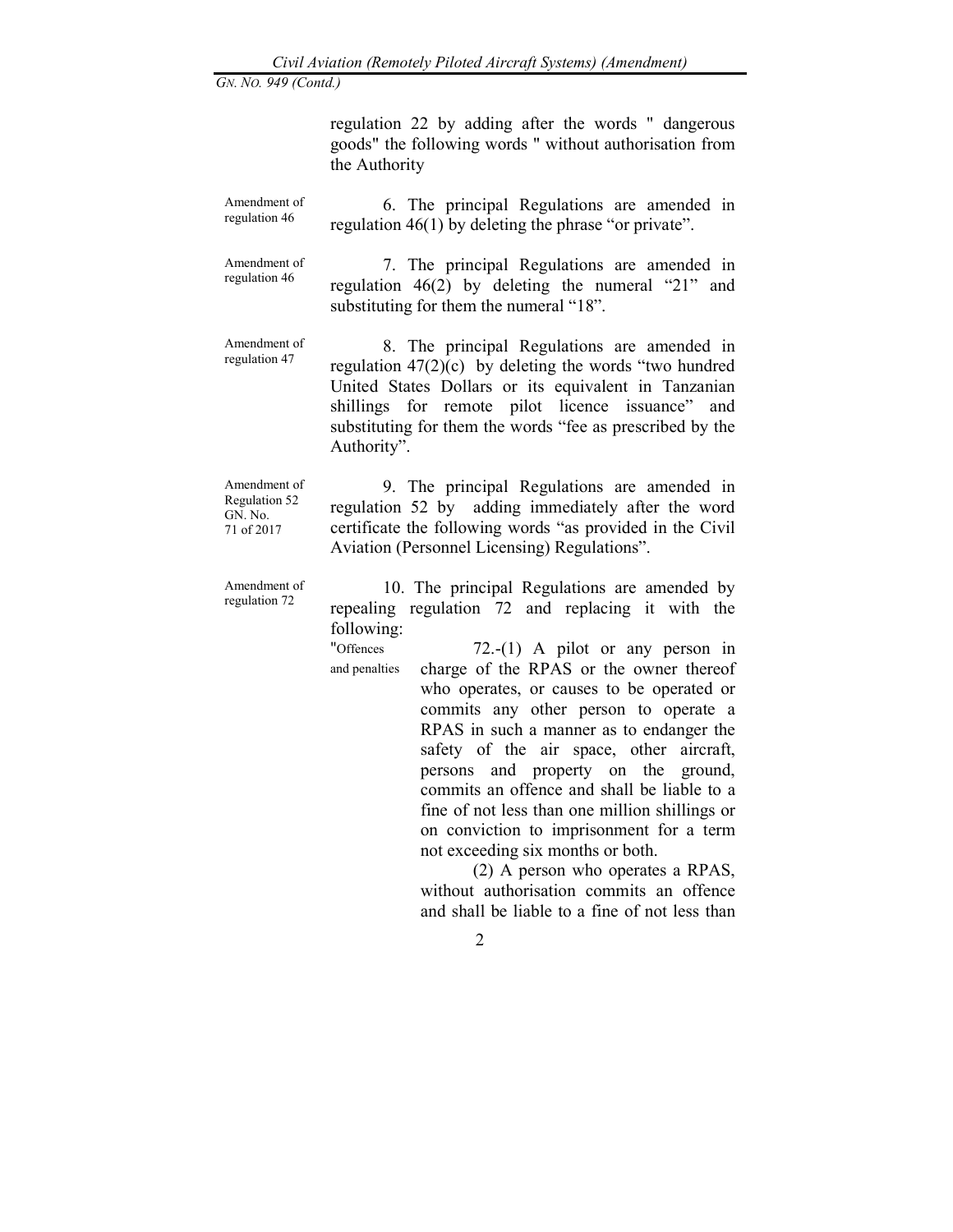GN. NO. 949 (Contd.)

one million shillings or on conviction to imprisonment for a term not exceeding six months or both.

 (3) A person who fails to display a unique identifier or the registration number commits an offence and shall be liable to a fine of not less than one million shillings or on conviction to imprisonment for a term not exceeding six months or both.

 (4) A person who operates, or causes to be operated or commits any other person to operate an RPAS which has not been registered by the Authority commits an offence and shall be liable to a fine of not less than one million shillings or on conviction to imprisonment for a term not exceeding six months or both.

(5) Any person who fails to comply with any direction given to him by the Authority or by any authorised person under any provision of these Regulations shall be deemed for the purposes of these Regulations to have contravened the provisions of these Regulations and shall be liable to a fine of not less than one million shillings.

(6) An RPAS operator who fails to comply with any of the obligations provided for by these Regulations shall be liable to a fine not exceeding one million shillings or upon conviction to imprisonment for a term of not exceeding six months or both.

 (7) Any person who contravenes any of the provisions of these Regulations may have his licence, certificate, approval, authorisation, exemption or other such document issued by the Authority, revoked or suspended.

3